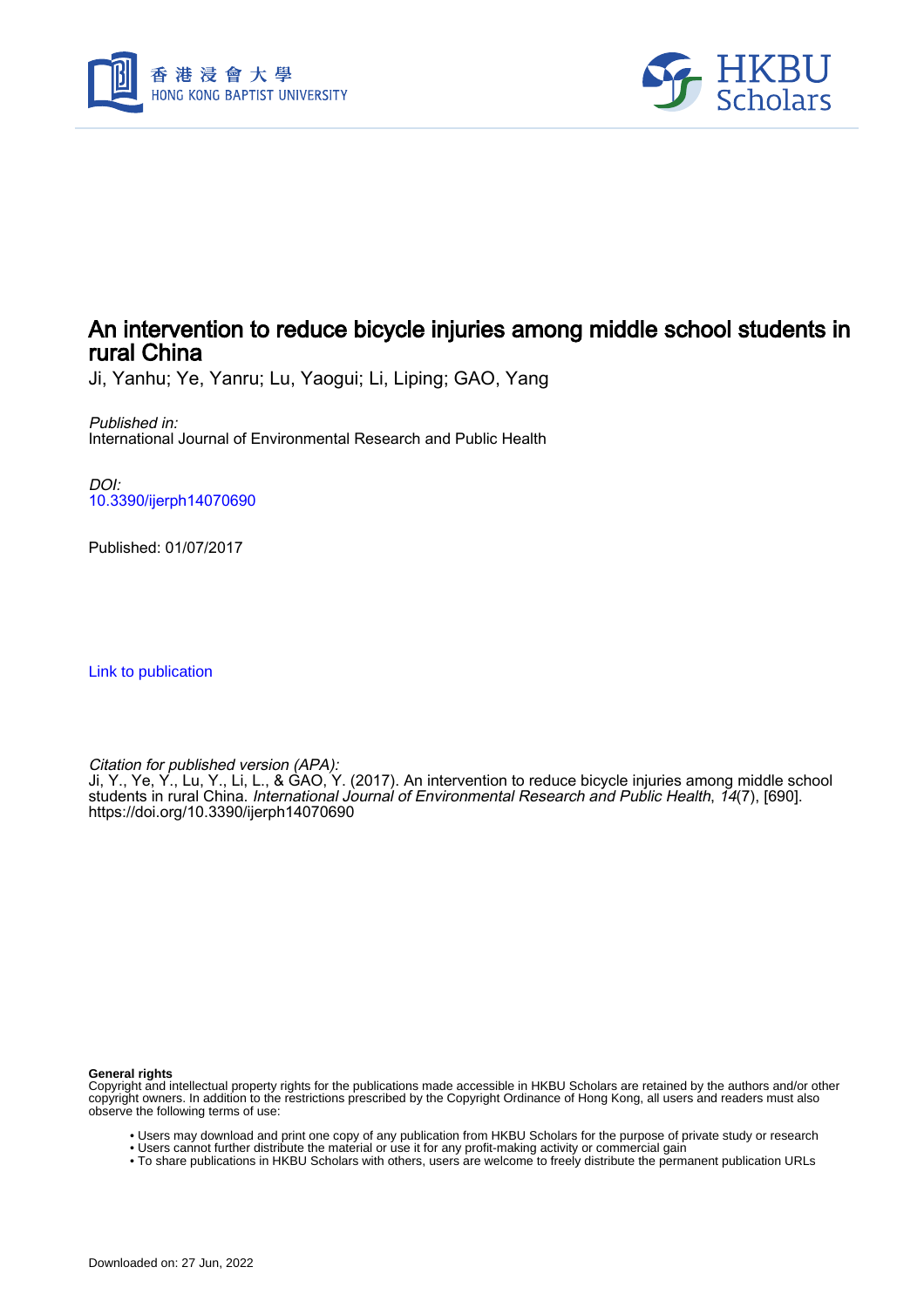

International Journal of *[Environmental Research](http://www.mdpi.com/journal/ijerph) and Public Health*



# *Article* **An Intervention to Reduce Bicycle Injuries among Middle School Students in Rural China**

**Yanhu Ji 1,2, Yanru Ye <sup>1</sup> , Yaogui Lu <sup>1</sup> , Liping Li 1,\* and Yang Gao <sup>3</sup>**

- 1 Injury Prevention Research Center, Medical College of Shantou University, 22 Xin Ling Road, Shantou 515041, China; xiaohu123596@163.com (Y.J.); yyryezi@live.cn (Y.Y.); laoyaoguai6@163.com (Y.L.);
- 2 Joint Shantou International Eye Center of Shantou University and the Chinese University of Hong Kong, Shantou 515041, China
- <sup>3</sup> Department of Physical Education, Hong Kong Baptist University, Hong Kong, China; gaoyang@hkbu.edu.hk
- **\*** Correspondence: lpli@stu.edu.cn; Tel.: +86-754-8890-0467; Fax: +86-754-8855-0372

Academic Editor: David C. Schwebel Received: 5 May 2017; Accepted: 16 June 2017; Published: 26 June 2017

**Abstract:** This study aimed to evaluate the effectiveness of an intervention to reduce bicycle injuries among rural middle school students in China. A one-year cluster-randomized controlled trial was conducted with seventh grade students from six middle schools in two towns in rural Chaoshan, China. The two towns were randomly assigned to either the intervention or control group. Road safety education materials, two lectures on road safety, and a series of health education activities were delivered to 1312 students in the intervention group over one year, and the content of the intervention included traffic safety knowledge, methods of preventing bicycle injury and management of bicycle injuries. Questionnaires weere administered to the two groups before and after the intervention to measure the incidence, cognitions, and behaviors related to bicycle injuries. The pre-intervention incidence of bicycle injuries exhibited no significant difference between the two groups, while the difference reached significance after the intervention ( $\chi^2$  = 13.409,  $p$  < 0.001). In the intervention group, the incidence decreased significantly after the intervention ( $\chi^2$  = 8.137,  $p$  = 0.004), while no significant change was observed in the control group. Publicity and education intervention measures have certain short-term effects on the prevention of bicycle injuries among rural middle school students; we should approach intervention measures according to the characteristics of traffic injuries in different areas.

**Keywords:** rural area; middle school students; bicycle injuries; intervention

# **1. Introduction**

Bicycling is a popular means of recreation, exercise, and transportation for children and youth worldwide. There are more than 800 million bicycles in the world, twice the number of motor vehicles [1]. One nationally representative study found that bicyclists had 2.3 times as many as fatalities and 1.8 times as many nonfatal injuries as motor vehicle occupants per 100 million person-trips [2]. For every two million trips, 600 injuries and one crash fatality are estimated to occur [3]. Bicycles are one of the main transportation modes in China's vast rural areas and are mostly used by students as a means of transportation to school [4]. Of bicycle-related injuries, 20% requiring hospitalization involve motor vehicle collisions, but such collisions represent over 90% of all fatal cycling-related injuries [5]; therefore, bicycle riders represent a key group of traffic victims.

One of the main strategies used to prevent bicycle-related injuries is the promotion of helmet use, which can reduce the severity of bicycle-related injuries [6–11]. However, due to economic restrictions, many families in rural China cannot afford to buy these helmets. Another strategy of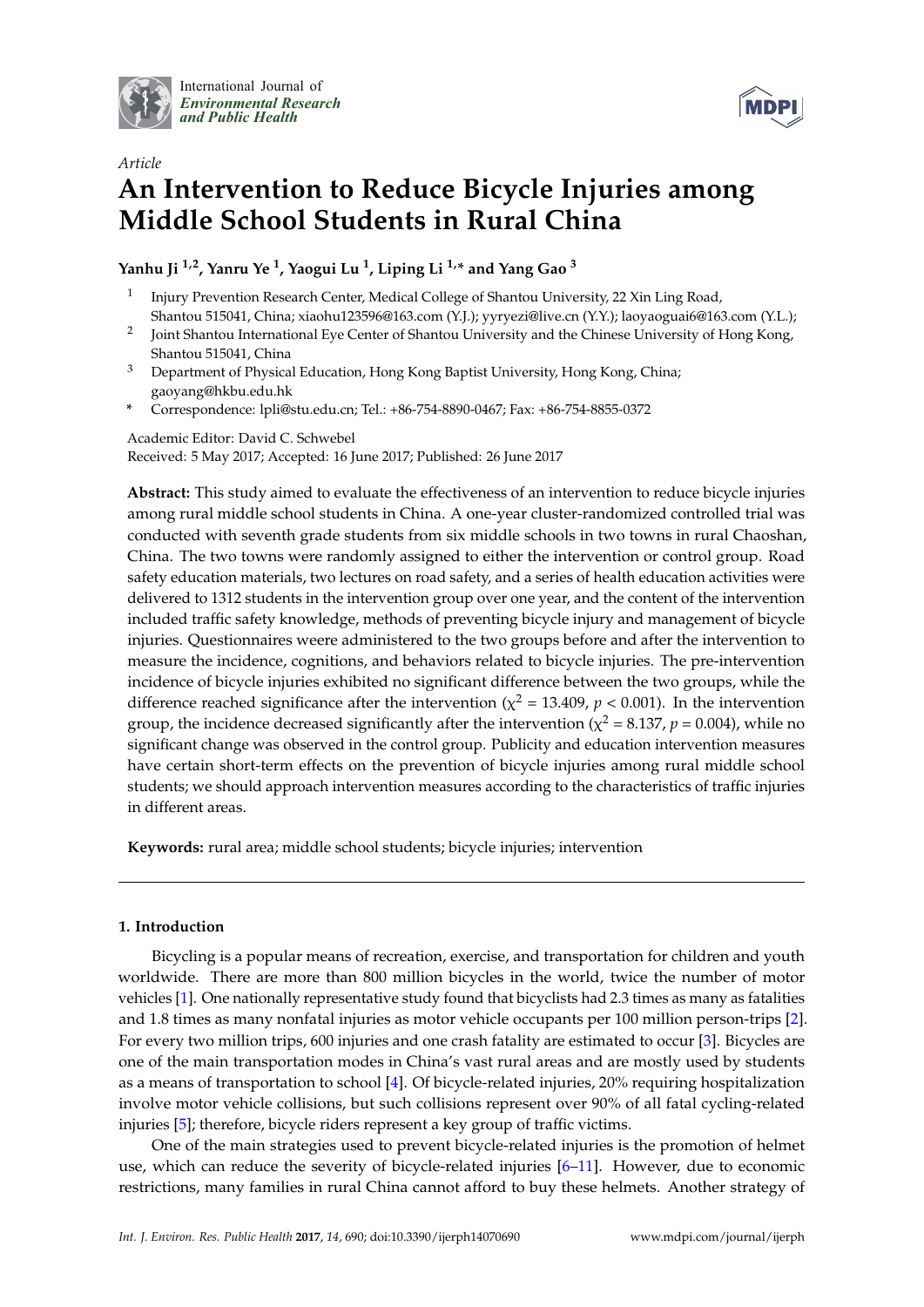preventing bicycle-related injuries is environmental modification. A recent systematic review reported that purpose-built bicycle-specific lanes reduced crashes and injuries among cyclists [12]. Unlike urban environments, rural regions commonly have dirt roads and cement roads due to the backward economy and other factors, and motor vehicles, bicycles, and pedestrians share the available lanes. Pedestrian crossings are rare, and there are neither barrier-protected cycle tracks nor bike-designated crossing areas in rural China. Implementation of these preventive measures requires the participation of the government.

Bicycle safety education is an important method of bicycle injury prevention. Richmond SA [13] found that although education interventions may increase knowledge of cycling safety, this knowledge does not seem to translate into a decrease in injury rate or an improvement in bicycle handling ability and attitudes. This study was a systematic review of training interventions in the USA, UK, Australia, Canada, The Netherlands, and Sweden and the age range was 19 and younger. Even J. B. Carlin [14] found that educational intervention does not reduce the risk of bicycle injury in children and may in fact produce harmful effects for some children, perhaps due to the inadvertent encouragement to take risks or to bike with inadequate supervision. This was a case-control study, which was conducted in Australia from 1993 to 1996 and involved children who were 9 to 14 years of age. However, the intervention measures of health education, institutionalized management, and strict enforcement have been shown to prevent and control the incidence of bicycle injuries among middle school students in Shanghai [15].

In China, the laws and regulations regarding road traffic in 2011 clearly state that children under 12 years are not allowed to ride a bike on the road because roads are used for various vehicles, including both motor and non-motor vehicles. It is very dangerous for children to bike on the road, as they are still both physically and psychologically immature and therefore extremely vulnerable to traffic injuries. Research has shown that schools strictly comply with the state provisions. However, children under 12 years can ride a bike in their own neighborhoods with their parents or older siblings, as there are few motor vehicles in those areas.

In the suburbs and rural areas of Chaoshan region, bicycles are the main mode of transport among middle school students; 84.6% [4] of students ride a bicycle to school. However, the literature on bicycle injuries in this region is scarce. Whether an education intervention for bicycle injury is effective in Chaoshan, China, remains unknown. Therefore, we performed an epidemiological survey on bicycle injuries among middle school students and obtained the incidence and risk factors of these injuries in this region. To identify an effective intervention to reduce the occurrence of bicycle injury and to provide a scientific foundation for the government to establish injury prevention strategies, we chose two different towns according to their high and low rates of bicycle injury; in the intervention group (Fuyang town schools), we implemented the targeted intervention measures. In addition, we evaluated the intervention effects.

## **2. Methods**

#### *2.1. Study Population*

Considering the purpose of this study and the actual situation in the region, we selected seventh grade students from three schools in Fuyang Town, Chaozhou, as the intervention group; implementation of traffic safety education was considered the main intervention measure. In addition, seventh grade students from three schools in Liangying Town, Shantou, were included as the control group. This study was approved by the Ethics Committee of the Medical College of Shantou University.

#### *2.2. The Main Rationale Behind School Choice*

Chaozhou city is adjacent to Shantou city. The two cities are similar in terms of historical and cultural background, geographical environment, and climate characteristics as well as economic level. Liangying town in Shantou has an area of 72.4 square kilometers and is called the "Knitting town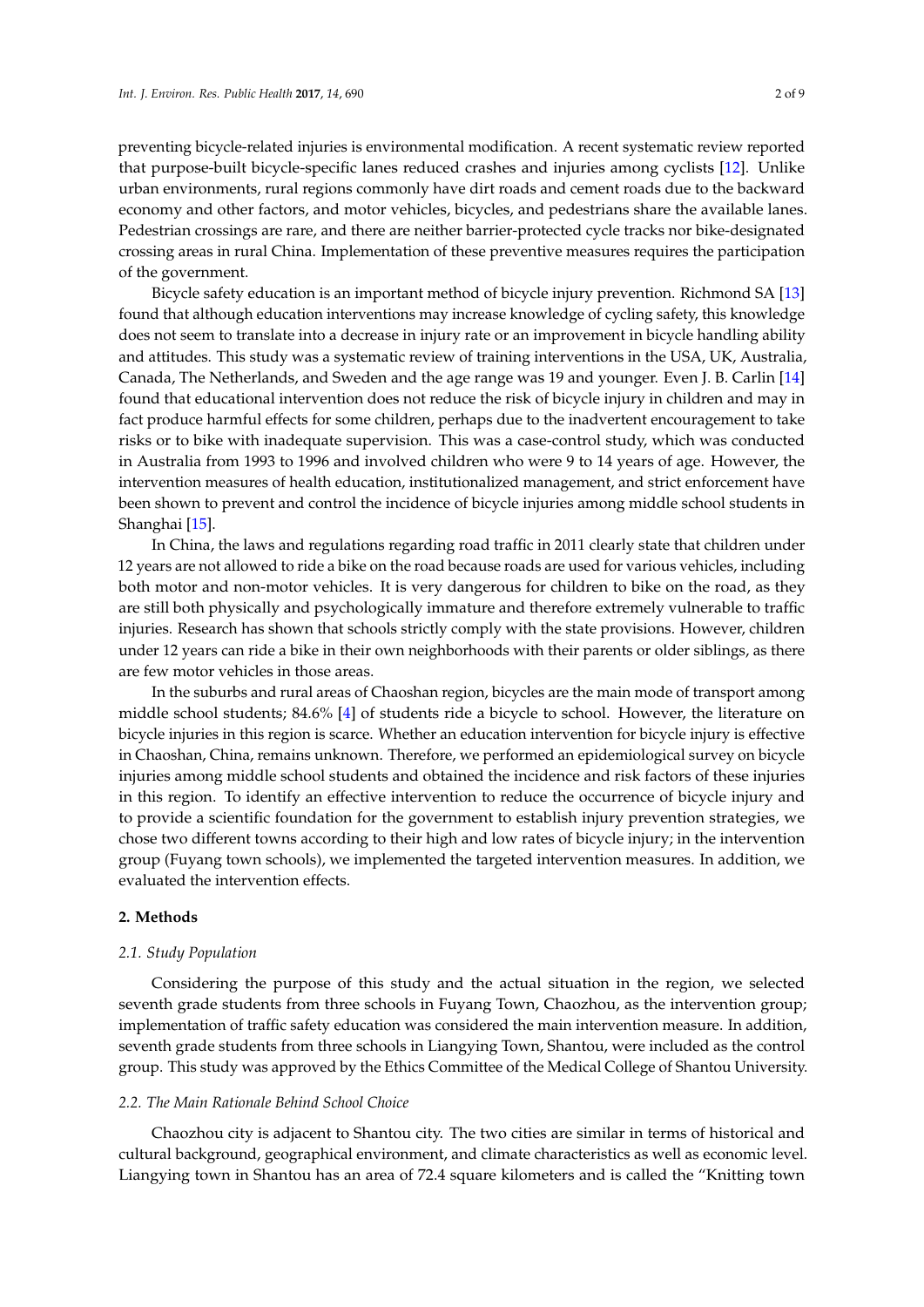of China", as many people there work in the textile industry. In 2010, the town had a population of nearly 200 thousand people. There are seven junior middle schools with approximately 3600 students. In 2009, the GDP of Liangying was 25.34 billion RMB, and the per capita annual net income was 4002 yuan. Fuyang town in Chaozhou has a developed private economy. In 2009, the town had a population of approximately 100 thousand people. Additionally, there are four junior middle schools, with approximately 2200 students. In 2002, the per capita annual net income was 4002 yuan. The total number of middle school students in the region was large enough to ensure the implementation of the intervention measures.

The schools were chosen to be relatively scattered according to location to prevent the influence of intervention activities on the surrounding schools. Through an early-stage epidemiology survey on bicycle injuries, we found that the incidence of bicycle injuries was higher among students in seventh grade than among those in other grades (Fuyang, 12.88%; Liangying, 15.67%). To better evaluate the efficacy of the intervention, we chose all seventh grade students from the six schools in the two towns as our research subjects. The control group did not receive any of the intervention measures. In the intervention group, traffic safety education was the main intervention measure used in the evaluation of the intervention effect.

#### *2.3. Intervention Methods*

## 2.3.1. Two One-Hour Lectures (at Half-Year Intervals)

The lectures provided were mainly about traffic safety knowledge, injury prevention and how to address injuries. The lectures involved slides, classroom questions, animation, video and other forms, and each lecture lasted approximately one hour. Experienced university professors were available onsite to provide guidance, and the main lecturers were university-level scientific research personnel. The students' parents were not involved in the intervention lecture.

#### 2.3.2. Distribution of Brochures

A brochure primarily on safety issues related to riding a bicycle and recognizing traffic signs was provided to the students. All information was based on a large body of evidence and was combined with the status quo of the local rural areas.

## 2.3.3. Various Forms of Health Education Activities

We organized various forms of health education activities, including traffic safety bulletin competitions (once a month and for an hour each time), themed class meetings related to bicycle injuries (once a week and for an hour each time) and relevant knowledge contests (once a week and for an hour each time).

#### *2.4. Intervention Evaluation*

Before and after the intervention, we collected data through a questionnaire survey. The content of the bicycle injury questionnaire included the following: students' general information (name, sex, age, family address, census register, nationality); basic facts regarding the bicycle injury (time injury occurred, time doctor was consulted, cause of the bicycle injury, description of the bicycle accident, site of the accident, and activities surrounding the bicycle injury); parents' education level and employment; family members' living situation (left-behind status); investigators; and the investigation date. In addition, the cognitive questionnaire included two main aspects: (1) knowledge and attitudes regarding traffic accidents, e.g., knowledge of the regulation preventing children under 12 years old from riding a bike, desire to study traffic accident prevention, and understanding of relevant traffic signs; and (2) perceptions related to bicycle riding, including use of crosswalks, management of bicycle breakdowns and focus on preventing traffic accidents. The validity and reliability of the questionnaire were analyzed, and the test-retest reliability and validity coefficients were both above 0.70.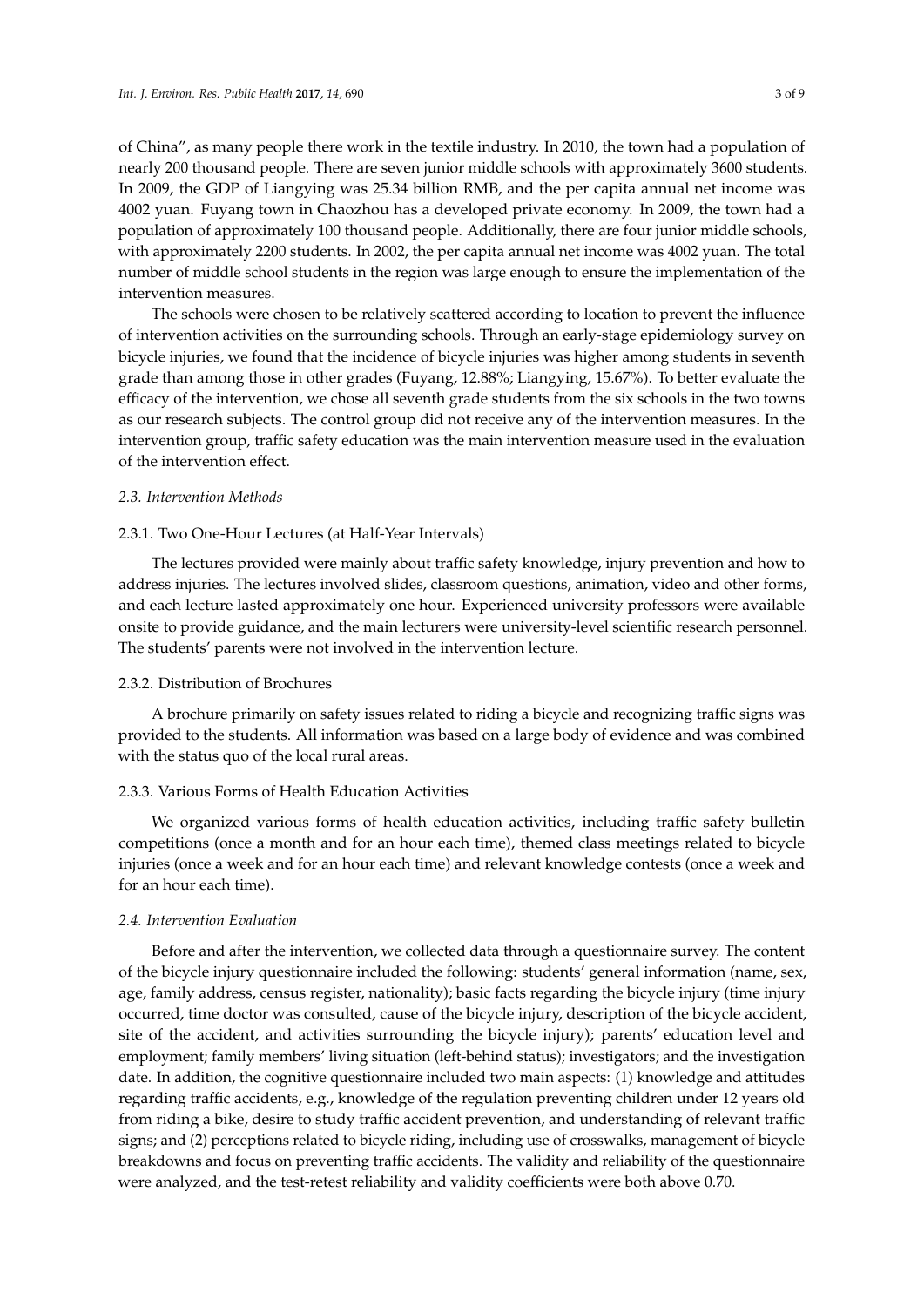#### *2.5. Statistical Analysis*

We input codes from the entire questionnaire into the entry database. All statistical analyses were performed using SPSS software version 19.0 (SPSS Inc., Chicago, IL, USA). Descriptive analysis was used to describe the students' basic situation before and after the intervention. Differences between the intervention and control groups regarding the incidence of bicycle injury and the knowledge, attitudes, and perceptions (KAPs) of students toward safe biking before and after the intervention were compared using Chi-square tests. *P*-values less than 0.05 were considered statistically significant.

## **3. Results**

## *3.1. Observations*

Before the intervention, there were 587 male students and 725 female students in the intervention group and 566 male students and 476 female students in the control group. After the intervention, the intervention group included 492 male and 557 female students and the control group consisted of 345 male and 507 female students. There were no sex differences in the response or follow-up rates  $(p > 0.05)$ . The average age was 13.01  $\pm$  1.2 years in the intervention group and 13.1  $\pm$  0.8 years in the control group. There were no age differences between the intervention group and the control group  $(p > 0.05)$ .

Before the intervention, there was no significant difference in the incidence of bicycle injuries between the intervention group and the control group, while this difference was significant after the intervention ( $\chi^2$  = 13.41,  $p$  < 0.001). In the intervention group, the bicycle injury incidence decreased significantly after the intervention ( $\chi^2$  = 8.137,  $p$  = 0.004), while no significant change was found in the control group (Table 1).

|  |  | Table 1. A comparison of the bicycle injury rate in the intervention group and control group. |  |
|--|--|-----------------------------------------------------------------------------------------------|--|
|  |  |                                                                                               |  |

|                     | <b>Intervention Group</b><br>(Fuyang Town School) |        | Control Group<br>(Liangying Town School) | $\mathbf{v}^{\mathbf{c}}$ |       |          |
|---------------------|---------------------------------------------------|--------|------------------------------------------|---------------------------|-------|----------|
|                     | Injury Incidence (%)                              | Number | Injury Incidence (%)                     | Number                    |       |          |
| Before intervention | 12.88                                             | 1312   | 15.67                                    | 1042                      | 3.656 |          |
| After intervention  | 9.14                                              | 1049   | 14.54                                    | 852                       | 13.41 | p < 0.01 |

## *3.2. Biking Safety in the Intervention Group*

There was a significant difference in traffic safety knowledge before and after the intervention in the intervention group. Specifically, 64.1% of students knew that "children under 12 years old are not allowed to ride a bicycle"; the number of students who wanted to learn traffic accident prevention increased from 86.3% to 89.4%; and the number of students who knew traffic signs was higher after the intervention  $(p < 0.01)$ . After the intervention, 90.1% of students wanted to study traffic accidents; 80.2% of students began to pay attention to how to prevent traffic accidents; and the number of students who said that they "walk on the right side of the road" increased from 92.5% to 95.4%. The number of students who did not use crosswalks was significantly lower than the number pre-intervention (*p* < 0.05); however, there was no significant difference in students' knowledge of what to do if their bicycle broke down (*p* > 0.05) (Table 2).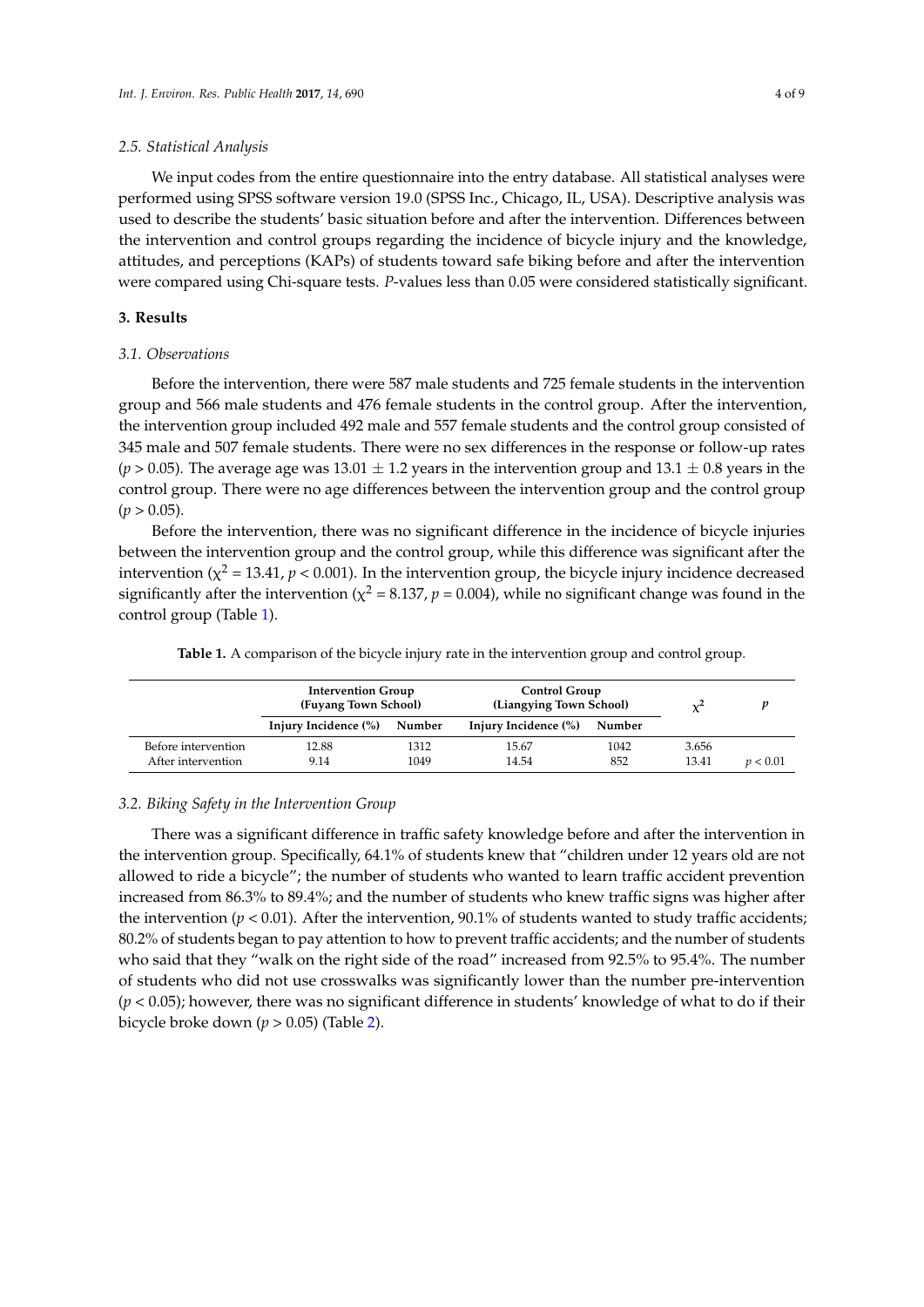|                     |  |  |  | Table 2. The KAPs toward safe biking before and after the intervention among students in the |  |  |
|---------------------|--|--|--|----------------------------------------------------------------------------------------------|--|--|
| intervention group. |  |  |  |                                                                                              |  |  |

| Item                                                              |                  | <b>Before Intervention</b> |                  | <b>After Intervention</b> | $\boldsymbol{p}$ |
|-------------------------------------------------------------------|------------------|----------------------------|------------------|---------------------------|------------------|
|                                                                   | $\boldsymbol{N}$ | Rate $(\%)$                | $\boldsymbol{N}$ | Rate $(\%)$               |                  |
| Use of crosswalks                                                 |                  |                            |                  |                           |                  |
| Never                                                             | 532              | 44.1                       | 488              | 46.8                      |                  |
| Seldom                                                            | 367              | 30.5                       | 330              | 31.6                      |                  |
| Sometimes                                                         | 180              | 14.9                       | 120              | 11.5                      | p < 0.05         |
| Often                                                             | 64               | 5.3                        | 35               | 3.4                       | p < 0.05         |
| Always                                                            | 62               | 5.1                        | 30               | 2.9                       | p < 0.01         |
| <b>Total</b>                                                      | 1205             | 100                        | 1043             | 100                       |                  |
| How to manage bicycle if it breaks                                |                  |                            |                  |                           |                  |
| Fix as soon as possible                                           | 920              | 75.6                       | 1002             | 95.6                      |                  |
| Disregard, keeping it for use                                     | 296              | 24.4                       | 46               | 4.4                       |                  |
| <b>Total</b>                                                      | 1216             | 100                        | 1048             | 100                       |                  |
| Walking in roads without sidewalks *                              |                  |                            |                  |                           |                  |
| Walk on the right side of the road                                | 1126             | 92.5                       | 1000             | 95.4                      | p < 0.01         |
| Walk on any side                                                  | 91               | 7.5                        | 48               | 4.6                       |                  |
| Total                                                             | 1217             | 100                        | 1048             | 100                       |                  |
| Are you concerned about how to prevent traffic accidents *        |                  |                            |                  |                           |                  |
| No                                                                | 323              | 26.5                       | 200              | 19.8                      | p < 0.01         |
| Yes                                                               | 897              | 73.5                       | 810              | 80.2                      |                  |
| <b>Total</b>                                                      | 1220             | 100                        | 1010             |                           |                  |
| Do you know of traffic accident injuries *                        |                  |                            |                  |                           |                  |
| Yes                                                               | 1050             | 87.4                       | 924              | 90.1                      | p < 0.01         |
| N <sub>o</sub>                                                    | 152              | 12.6                       | 91               | 10.9                      |                  |
| <b>Total</b>                                                      | 1202             | 100                        | 1015             | 100                       |                  |
| Do you know that 12-year-olds are not allowed to ride a bicycle * |                  |                            |                  |                           |                  |
| Correct answer                                                    | 682              | 56.3                       | 668              | 64.1                      | p < 0.01         |
| Wrong answer or did not know                                      | 530              | 44.7                       | 374              | 35.9                      |                  |
| <b>Total</b>                                                      | 1212             | 100                        | 1042             | 100                       |                  |
| Do you want to learn traffic accident prevention *                |                  |                            |                  |                           |                  |
| Yes                                                               | 1015             | 86.3                       | 930              | 89.4                      | p < 0.05         |
| No                                                                | 161              | 13.7                       | 110              | 10.6                      |                  |
| <b>Total</b>                                                      | 1176             | 100                        | 1040             | 100                       |                  |
| Meaning of traffic signs *                                        |                  |                            |                  |                           |                  |
| Correct answer                                                    | 864              | 71.6                       | 802              | 77.0                      | p < 0.01         |
| Wrong answer                                                      | 343              | 28.4                       | 240              | 23.0                      |                  |
| Total                                                             | 1207             | 100                        | 1042             | 100                       |                  |

Note: KAPs: Knowledge, Attitudes and Perceptions \*: *p* < 0.05.

## *3.3. Biking Safety in the Control Group*

There were no significant differences in behavior among students in the control group. However, in terms of changes in knowledge, the number of students who knew that children under 12 years old were not allowed to ride a bicycle increased from 35.6% to 41.5%. The number of students who wanted to learn about traffic accidents increased (*p* < 0.01). However, there were no significant differences in the other variables ( $p > 0.05$ ) (Table 3).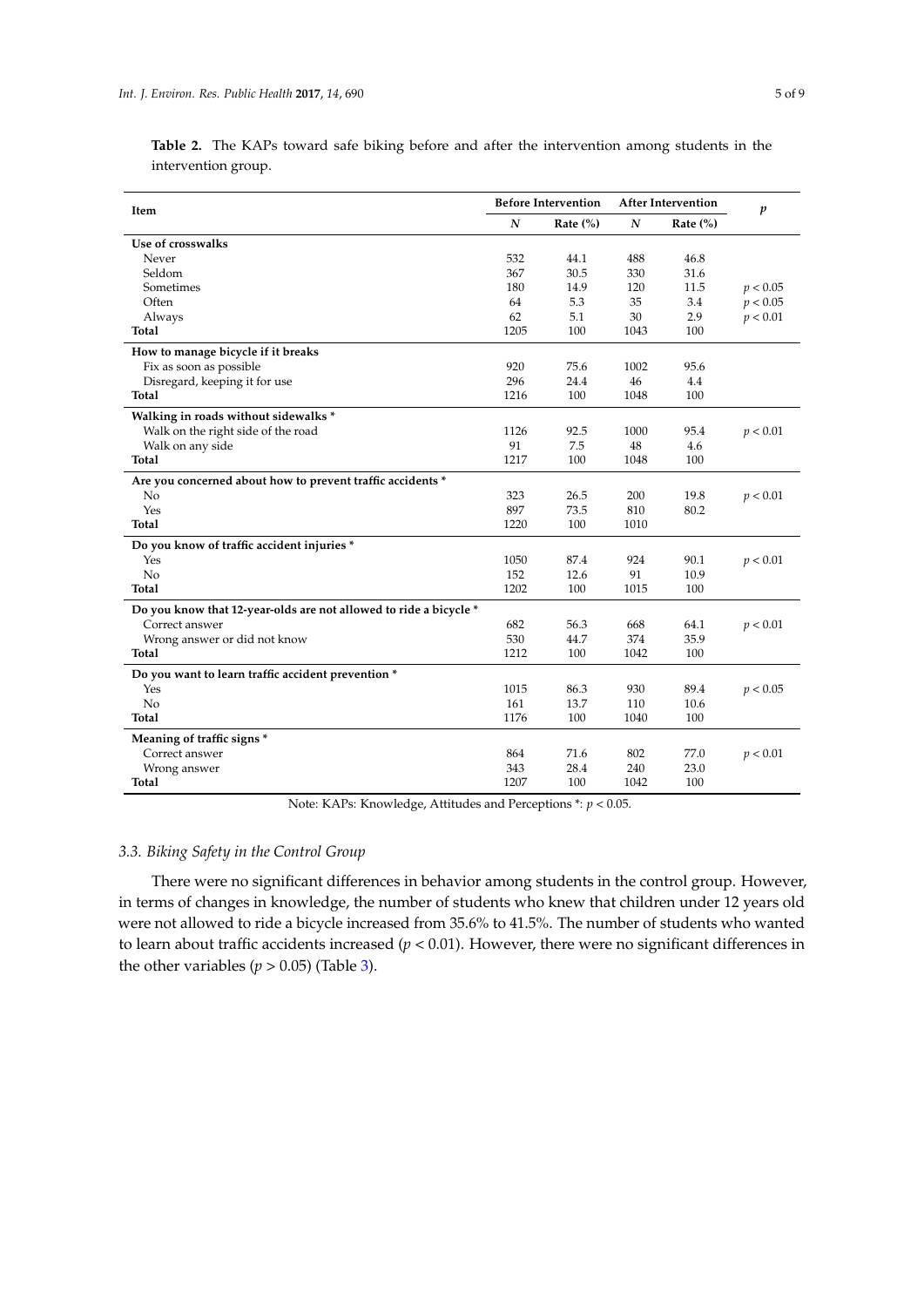|                |  |  |  |  | Table 3. The KAPs toward safe biking before and after the intervention among students in the |  |  |
|----------------|--|--|--|--|----------------------------------------------------------------------------------------------|--|--|
| control group. |  |  |  |  |                                                                                              |  |  |

| Item                                                             |                  | <b>Before Intervention</b> |                  | <b>After Intervention</b> | $\boldsymbol{p}$ |
|------------------------------------------------------------------|------------------|----------------------------|------------------|---------------------------|------------------|
|                                                                  | $\boldsymbol{N}$ | Rate $(\%)$                | $\boldsymbol{N}$ | Rate $(\%)$               |                  |
| Use of crosswalks                                                |                  |                            |                  |                           |                  |
| Never                                                            | 546              | 52.4                       | 450              | 52.94                     |                  |
| Seldom                                                           | 283              | 27.2                       | 250              | 29.4                      |                  |
| Sometimes                                                        | 137              | 13.1                       | 95               | 11.52                     |                  |
| Often                                                            | 35               | 3.4                        | 30               | 3.53                      |                  |
| Always                                                           | 41               | 3.9                        | 22               | 2.59                      |                  |
| Total                                                            | 1042             | 100                        | 850              | 100                       |                  |
| How to address bicycle if it breaks.                             |                  |                            |                  |                           |                  |
| Fix as soon as possible                                          | 972              | 93.6                       | 794              | 93.2                      |                  |
| Disregard, keeping for use                                       | 66               | 6.4                        | 58               | 6.8                       |                  |
| Total                                                            | 1038             | 100                        | 852              | 100                       |                  |
| Walking on roads without sidewalks *                             |                  |                            |                  |                           |                  |
| Walk on the right side of road                                   | 958              | 96                         | 822              | 97                        |                  |
| Walk on any side                                                 | 40               | $\overline{4}$             | 25               | 3                         |                  |
| Total                                                            | 998              | 100                        | 847              | 100                       |                  |
| Are you concerned about preventing traffic accidents *           |                  |                            |                  |                           |                  |
| N <sub>0</sub>                                                   | 326              | 31.3                       | 259              | 30.6                      |                  |
| Yes                                                              | 714              | 68.7                       | 588              | 69.4                      |                  |
| Total                                                            | 1040             | 100                        | 847              | 100                       |                  |
| Do you know about traffic accident injuries *                    |                  |                            |                  |                           |                  |
| Yes                                                              | 832              | 83.5                       | 721              | 84.8                      |                  |
| N <sub>o</sub>                                                   | 165              | 16.5                       | 129              | 15.2                      |                  |
| Total                                                            | 997              | 100                        | 850              | 100                       |                  |
| Do you know that 12-year-olds are not allowed to ride bicycles * |                  |                            |                  |                           |                  |
| Correct answer                                                   | 363              | 35.6                       | 350              | 41.5                      | p < 0.01         |
| Wrong answer or did not know                                     | 657              | 64.4                       | 495              | 58.5                      |                  |
| Total                                                            | 1020             | 100                        | 845              | 100                       |                  |
| Do you want to learn about traffic accident prevention *         |                  |                            |                  |                           |                  |
| Yes                                                              | 825              | 80.1                       | 677              | 84.7                      | p < 0.05         |
| No                                                               | 206              | 19.9                       | 122              | 15.3                      |                  |
| Total                                                            | 1031             | 100                        | 799              | 100                       |                  |
| Meaning of traffic signs *                                       |                  |                            |                  |                           |                  |
| Correct answer                                                   | 404              | 39.6                       | 361              | 43.2                      |                  |
| Wrong answer                                                     | 615              | 60.4                       | 476              | 56.8                      |                  |
| Total                                                            | 1019             | 100                        | 837              | 100                       |                  |

Note: KAP: Knowledge, Attitude and Perception \*: *p* < 0.05.

## **4. Discussion**

There were no age differences between the intervention group and control group ( $p > 0.05$ ), potentially because we selected only seventh grade students as the research subjects; more schools and grades should be included in future studies. The difference between the intervention group and control group in the incidence of bicycle injuries reached significance after the intervention ( $\chi^2$  = 13.41,  $p < 0.001$ ). The intervention played an important role in reducing the incidence of bicycle injuries among students in this study.

In Table 2, we can see that there was a significant difference in knowledge of traffic safety after the intervention in the intervention group. For example, 64.1% of students knew that "children under 12 years old were not allowed to ride a bicycle". Roads are used by various trackless vehicles as well as pedestrians. Children under 12 years old can ride or learn to ride a bike with their parents or older siblings only in their own neighborhoods, where there are fewer motor vehicles. All the students in this study were older than 13 years old, and they were therefore allowed to ride a bike to school. Cycle tracks (physically separated paths exclusive to bicycles that are placed along roads) exist and continue to be built in the Netherlands, where 27% of all trips are made by bicycle [16]. However, the situation in the Netherlands is not consistent with that in rural China.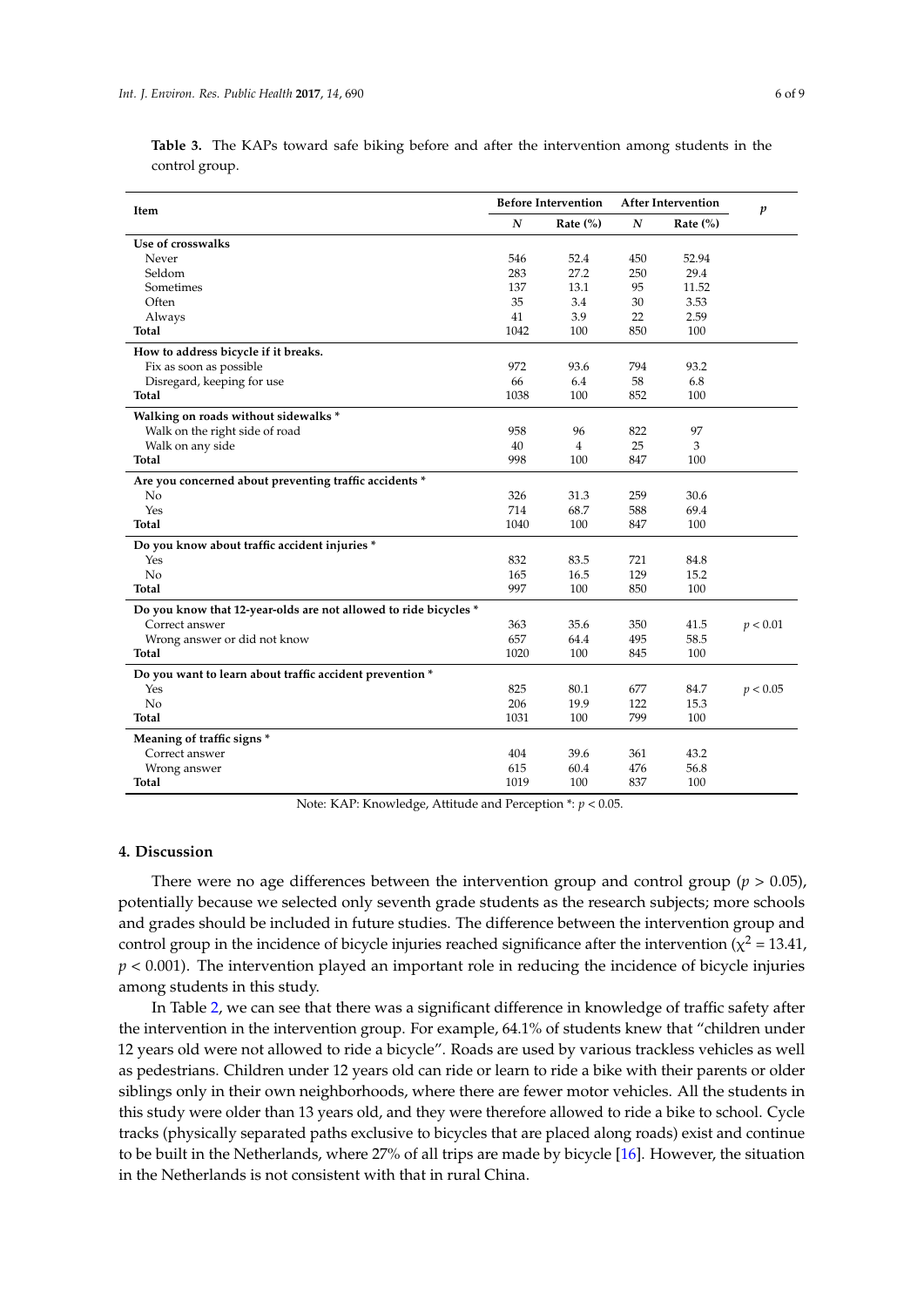Attitudes toward learning about traffic injuries also changed in the intervention group students. For example, after the intervention, the number of students who began to pay attention to how to prevent traffic accidents increased from 73.5% to 80.2%. Regarding behaviors, although people are instructed to walk on the right side of the road facing oncoming traffic, many people still walk in a haphazard manner. After the intervention, 95.4% of students walked on the right side of the road, representing an increase in adherence to this behavior. The intervention measures had a very important effect on students' awareness of road safety knowledge and attention to traffic injuries. However, the effect was limited in terms of changes in behavior. This limited impact may be related to the short research time. Nonetheless, the findings indicate that we should provide in-school education on emergencies to help students better protect themselves when traffic accidents occur.

Table 3 indicates that the effects of the intervention may have been related to the increase in students' age or the broadening of their knowledge. The results may also suggest that the school made some effort to provide safety education for students. The number of students willing to learn how to prevent traffic accidents increased in the control group; this finding shows that although students were eager to learn the relevant knowledge, the schools may have been deficient in providing the relevant education. Injury intervention studies have become more widespread in China, and health education interventions have been effective in controlling injuries among Chinese primary and middle school students; therefore, these interventions are worth promoting [17–22]. One study developed health education and health promotion intervention activities to improve high school students' ability to prevent and control traffic accidents and achieved good results [23]. Another study performed a variety of health education activities regarding road traffic laws for one year in intervention schools; this study improved students' ability to prevent and control road traffic injuries [24].

In practice, implementing health education as the leading intervention factor and combining it with skill training and the removal of hidden dangers has been shown to effectively control the occurrence of student injuries. However, because of the shortage in research funding in developing countries, the uncertainty of the intervention effects, the enthusiasm of research staff, the prioritization and awareness of the topic in the government and other reasons, the effectiveness of many proven methods cannot be confirmed in developing countries. Researchers [25] have reported that promoting safety belt use is effective; however, it remains difficult to conclude whether other intervention measures have the same effect. Therefore, it is particularly important for countries to take different approaches to interventions.

Unlike in some foreign studies [13], in our intervention study, the education method was found to increase knowledge of cycling safety, resulting in a decrease in injury rate and a certain improvement in bicycle handling ability and attitudes. These results indicate that the education intervention method was effective in preventing bicycle injuries among rural middle school students in Chaoshan, China.

#### **5. Limitations**

Due to time limitations and funding conditions, this study selected only seventh grade students as the research subjects. Therefore, whether the results of the study can be applied to other high school students remains to be determined.

The instructional materials might have had only a short-term impact after the students listened to the two one-hour lectures and received the brochure. Further studies should be conducted to examine the long-term effects.

The two samples were not perfectly matched at baseline. For example, in the intervention group (Fuyang), 56.3% knew that 12-year-olds were not allowed to bike to school, while in the control group (Liangying), 35.6% knew that 12-year-olds were not allowed to bike to school at baseline. In the pre-intervention group, 71.6% knew the meaning of traffic signs, while in the pre-control group, only 39.6% knew these meanings. The large imbalances between the two groups may have threatened the results by underestimating the intervention's effect through two potential mechanisms: (1) the higher level of knowledge in the intervention group at baseline may have led to a smaller improvement after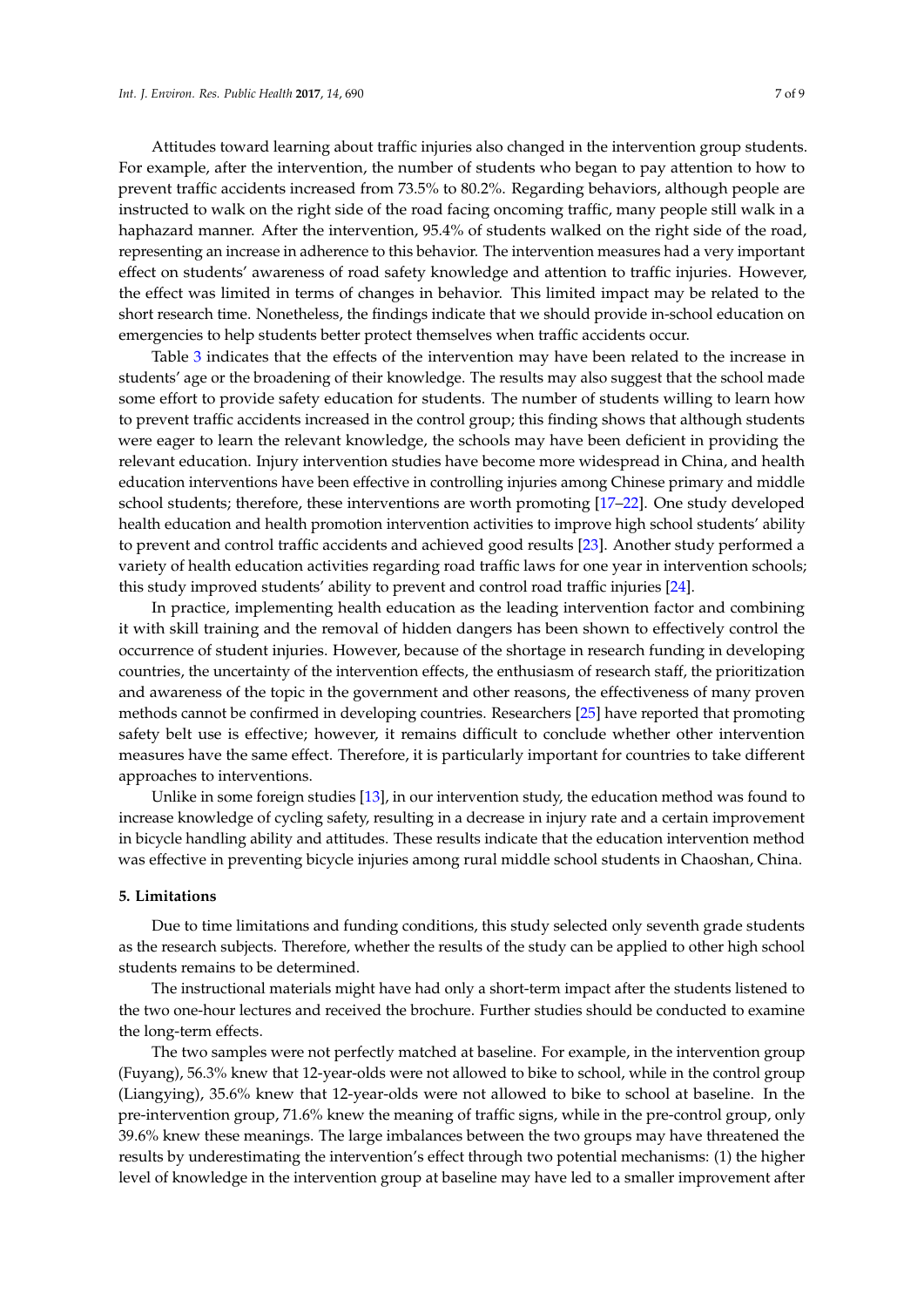the intervention and (2) the relatively lower injury rate in the pre-intervention group (at least partially due to its higher knowledge level) may have also resulted in a relatively lower decrease in the injury rate after the intervention.

One limitation of the study was the relatively high withdrawal rates (20% and 18.2% in the intervention and control groups, respectively), which may have threatened the study results, as we do not know if the intervention would work well among dropouts. Students withdrawing from the study mainly did so because of the potential negative influences of study participation on their academic studies. Some other students dropped out because they thought that the intervention was not appealing. In addition, we failed to obtain full support from some of the study schools.

Despite these limitations, this study confirmed that an education intervention has certain effects on bicycle injuries among middle school students in rural China.

## **6. Conclusions**

Bicyclist injuries have been found to be the leading type of all injuries using different traffic tools. The highest death rate in China was over eight times higher than that in the United States [9]. We chose two different towns as the intervention sites, and we implemented the targeted education intervention measures in the intervention group. We found that the incidence of bicycle injuries decreased significantly in the intervention group after the intervention. The knowledge, attitudes, and perceptions (KAPs) toward safe biking increased after the intervention among students in the intervention group. This study shows that publicity and education interventions have certain short-term effects on reducing bicycle injuries among rural middle school students; therefore, we should approach intervention measures according to the characteristics of traffic injuries in different areas.

**Acknowledgments:** We express our great appreciation to the children and their teachers for their compliance.

**Author Contributions:** Li-ping Li, Yang Gao and Yan-hu Ji designed the study. Yan-ru Ye, Yao-gui Lu and Yan-hu Ji completed the data collection and analyses. Li-ping Li and Yang Gao provided technical guidance. All authors have read and approved the final manuscript.

**Conflicts of Interest:** The authors declare that they have no competing interests.

# **References**

- 1. Peden, M.; Scurfield, R.; Sleet, D.; Mohan, D.; Hyder, A.A.; Jarawan, E.; Mathers, C.D. *World report on Road Traffic Injury Prevention*; World Health Organization: Geneva, Switzerland, 2004.
- 2. Beck, L.F.; Dellinger, A.M.; O'Neil, M.E. Motor vehicle crash injury rates by mode of travel, United States: Using exposure-based methods to quantify differences. *Am. J. Epidemiol.* **2007**, *166*, 212–218. [\[CrossRef\]](http://dx.doi.org/10.1093/aje/kwm064) [\[PubMed\]](http://www.ncbi.nlm.nih.gov/pubmed/17449891)
- 3. Administration NHTS. *Traffic Safety Facts: Bicyclists and Other Cyclists*; National Highway Traffic Safety Administration: Washington, DC, USA, 2007.
- 4. Ji, Y.; Li, L.; Lu, Y.; Zhang, M.Z.; Gao, Y.; Sian, G. Risk factors of bicycle traffic injury among middle school students in rural China: A case-control study. *Chin. J. Dis. Control Prev.* **2012**, *16*, 102–104.
- 5. Guyer, B. For the Safety of Canadian Children and Youth: From injury data to preventive measures. *Inj. Prev.* **1999**, *5*, 159. [\[CrossRef\]](http://dx.doi.org/10.1136/ip.5.2.159)
- 6. Macpherson, A.; Spinks, A. Bicycle helmet legislation for the uptake of helmet use and prevention of head injuries. *Cochrane Database Syst. Rev.* **2008**. [\[CrossRef\]](http://dx.doi.org/10.1002/14651858.CD005401.pub3)
- 7. Royal, S.; Kendrick, D.; Coleman, T. Promoting bicycle helmet wearing by children using non-legislative interventions: Systematic review and meta-analysis. *Inj. Prev.* **2007**, *13*, 162–167. [\[CrossRef\]](http://dx.doi.org/10.1136/ip.2006.013441) [\[PubMed\]](http://www.ncbi.nlm.nih.gov/pubmed/17567970)
- 8. Owen, R.; Kendrick, D.; Mulvaney, C.; Coleman, T.; Royal, S. Non-legislative interventions for the promotion of cycle helmet wearing by children. *Cochrane Database Syst. Rev.* **2011**, *9*, 320–324.
- 9. Li, Y.; Yuan, D.; Qiu, H.; Song, G.; Liu, Y.; Ruan, S. Study on the Injuries of Bicyclists in H Area. *Chin. J. Environ. Occup. Med.* **2002**, *19*, 40–43.